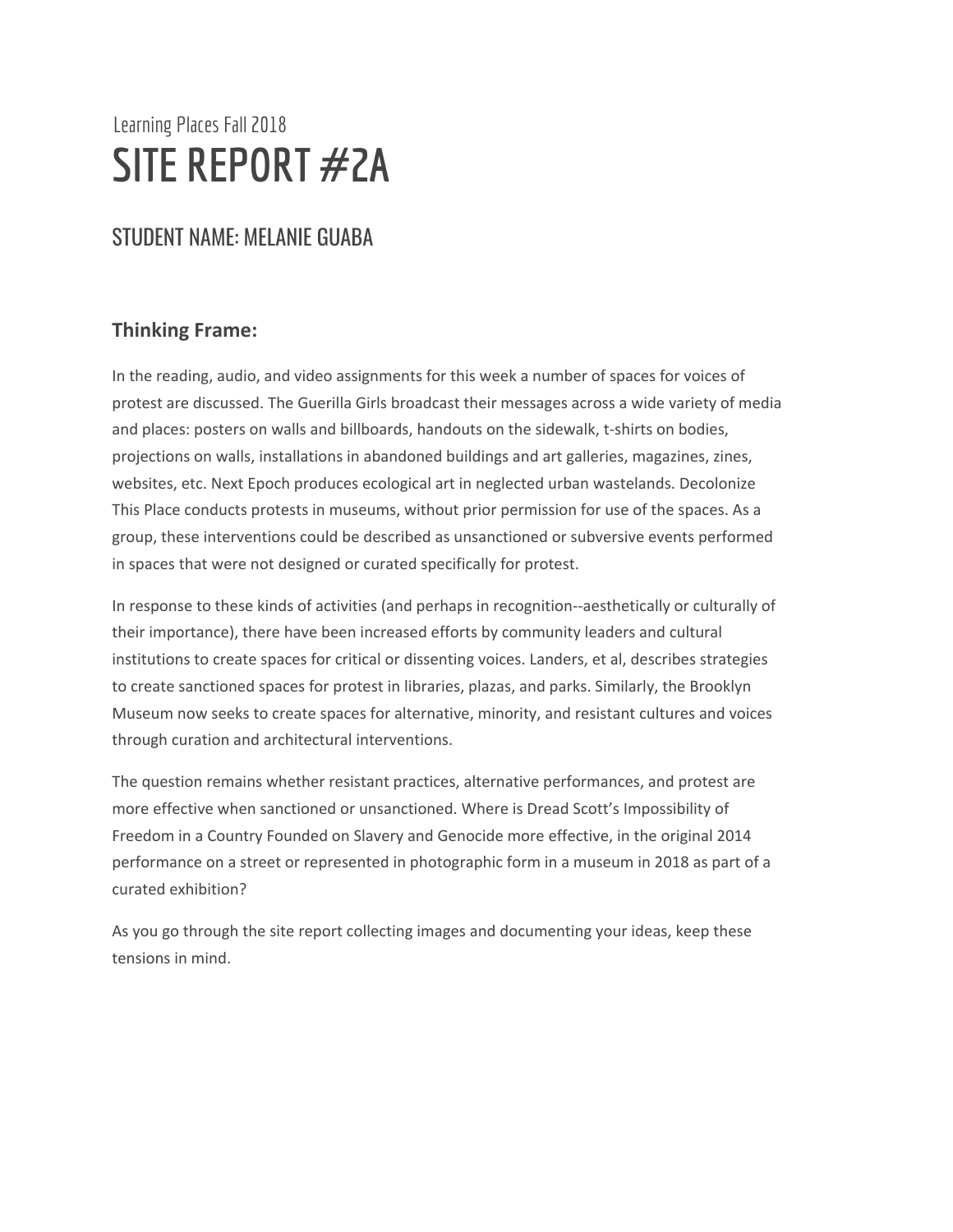## SITE OBSERVATIONS

Insert two images of Brooklyn Museum's facades. The first of a more **traditional architectural feature** for a public civic space and the second an **untraditional architectural feature**.



The Division **Intrusion** 



#### **Why did you choose these images? As you look at each, what do you expect to encounter once you enter the building? Explain.**

The first image, *The Division*, to me proves that even though architecture has changed as centuries pass by, traditional architecture can (and should) be preserved. In this image you can see how the inside brick structure is divided from the outside stucco-looking part of the building, by glass and metals. Even though this is happening, they coexist quite peacefully because both old and new are getting their way and being represented. The second image, *Intrusion*, shows an angled cantilevering piece of glass with metal mullions and tall forms behind it supporting it. This proves how the way of building has evolved. Also, it looks like the more modern materials caused a massive intrusion on history itself. Looking at both images, once you enter the building, you expect to encounter both ancient (or aged) and recent forms of art and news, to match the exterior facades.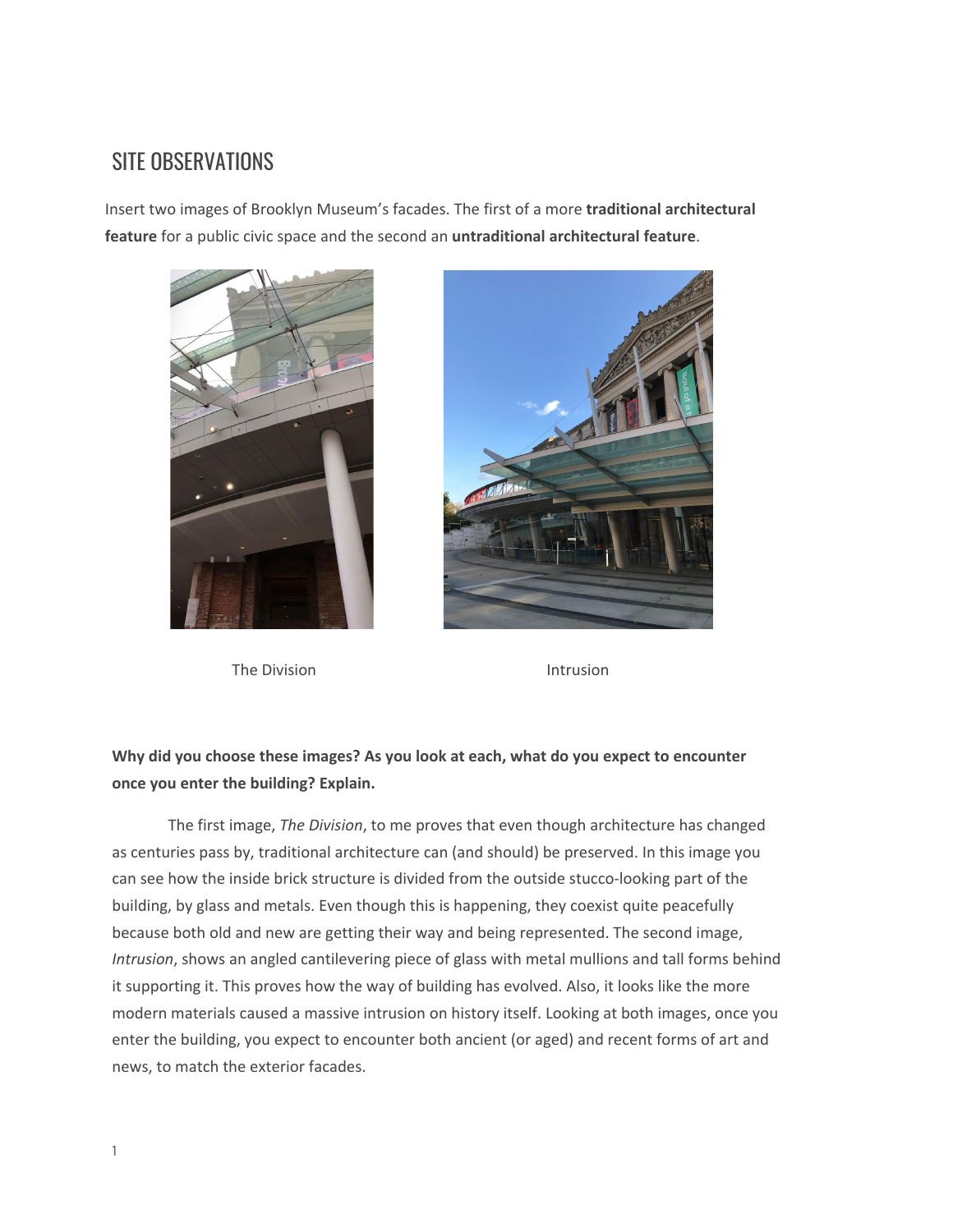

The Man Giving it His All

**The stated** *mission* **of the Brooklyn Museum is "to create inspiring encounters with art that expand the ways we see ourselves, the world and its possibilities." Take a photo of one piece of artwork that expands the way you see yourself or the world. Give the photograph a caption and explain why it expands your vision of yourself or the world.**

This photograph by Roy DeCarava, titled "Coltrane on soprano, New York, 1963," spoke to me. The man playing the instrument looks like he is playing it with all of him, and that he's enjoying doing so. I think that everything (or at least most things) we do should be given our all. We shouldn't half-do things because why do something in the first place if you won't give it 100% of yourself? This man that looks like he is performing with all he's got expands my vision of myself and the world and what I want both of us to do.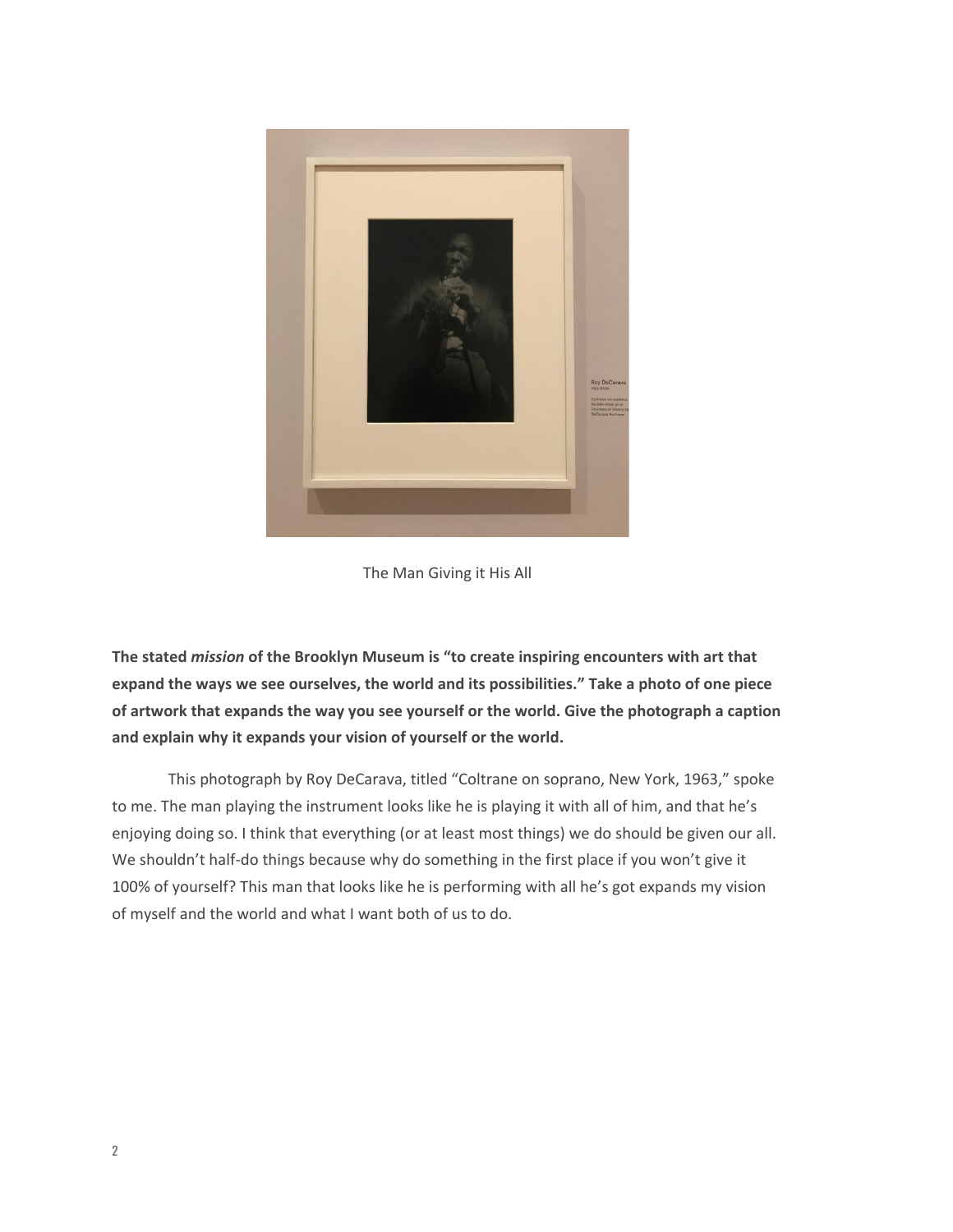

The Walls Are the Pages to the Book

**The stated vision of the Brooklyn Museum is to create a place "where great art and courageous conversations are catalysts for a more connected, civic, and empathetic world." Consider the curated areas of the museum. How is space arranged in order to create "courageous conversations"? Can you describe conversations between spaces?**

The spaces in the Brooklyn Museum are arranged like a book. The (unattached to the ceiling) walls look like (and are) the pages in the book and the art on those walls are the content inside of the book. Most books tell stories and the humongous ones that I have visualized/imagined in this museum are no different. Such stories in this exhibition create courageous conversations amongst the individuals walking through it and the space itself. The bigger the space, (usually) the bigger the art pieces, possibly the inclusion of 3D pieces towards the center of the area, and overall, there's probably just more going on. This room would grasp more of your attention like the climax in a story.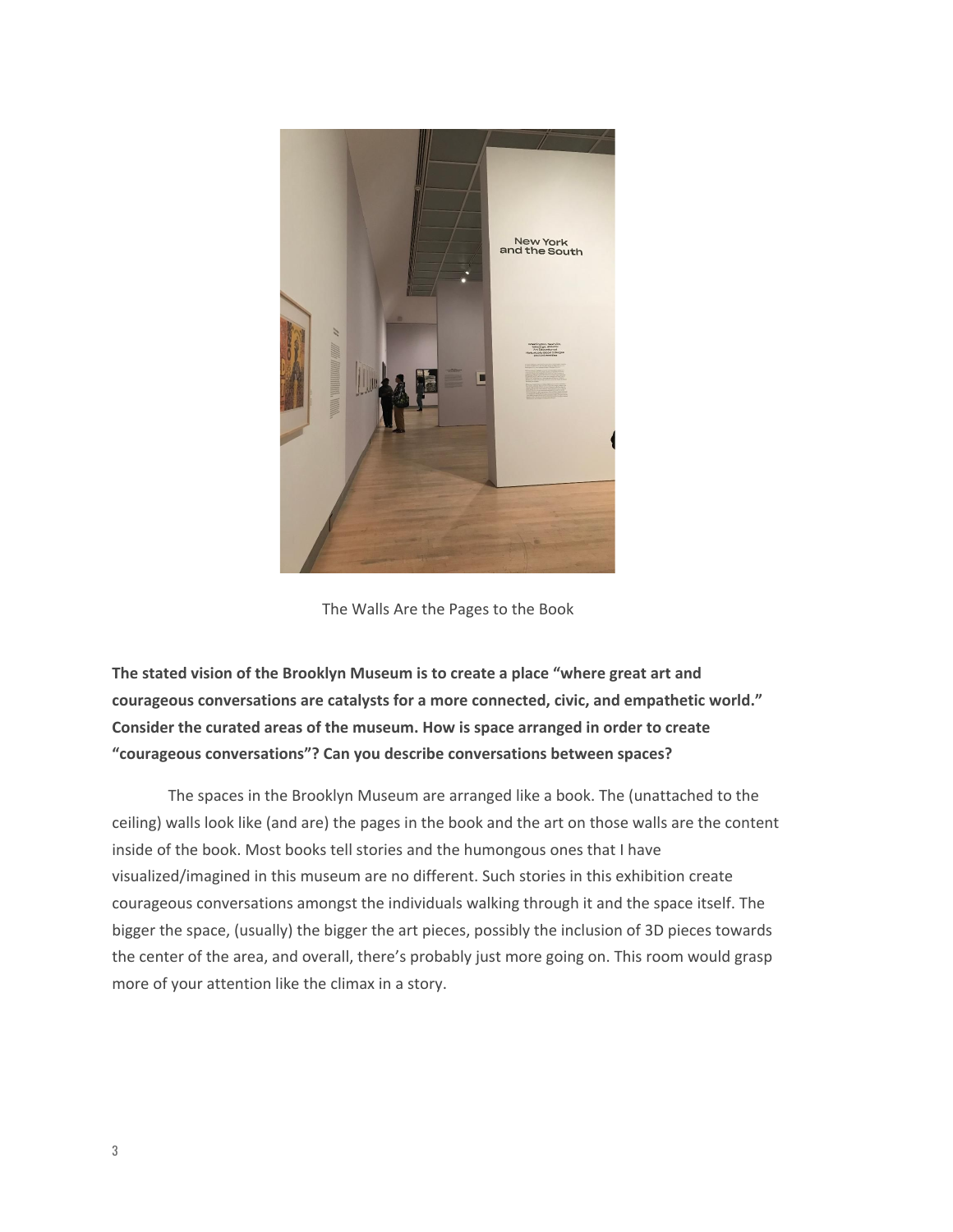

Storyline

**Insert an image of designed space (not art objects themselves) that suggest "connection." How is the concept of "connection" articulated in the way art is arranged in space? (Consider the walls, walkways, display boards, pedestals, rooms, etc.)**

The arrangement of the art in a space emphasizes the concept of connection, especially if its display is kept consistent. Like in my image, if the frame type, color, and size, of several pieces are the same, they are linked and should then be thought of as a part of a storyline.

**Brooklyn Museum declares that "since we see ourselves as a conduit for open sharing and learning, we accept the controversies that may accompany courageous conversations." Consider the way art objects are arranged in space for the** *Half the Picture* **exhibition in relation to viewers. How would you describe the arrangement of objects for viewers. Did the arrangements accept controversies? Did they encourage courageous conversations? If so, how? If not, why?**

The arrangements of the objects for the viewers in *Half the Picture* was beautifully set up. Aesthetically, it had vibrant colors, different frames of all sizes and materials, 3D pieces, pedestals that give pieces the attention they need, and video screens showing tapes that actually catch your attention. The arrangements themselves are controversies. They all contradict each other because there is so much going on in a small space compared to other exhibitions in the same building. Due to all this variety, they definitely do encourage courageous conversations.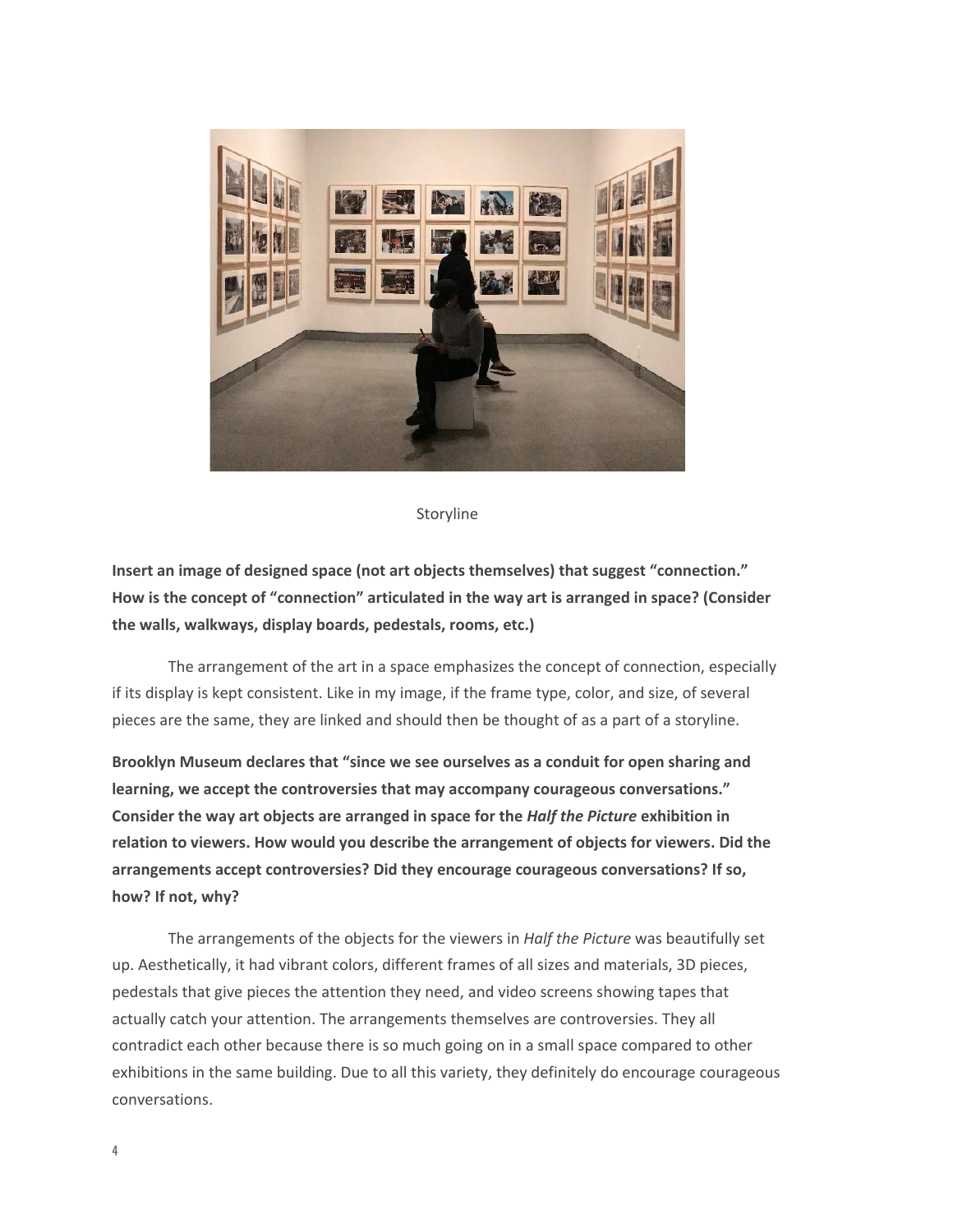# **SITE REPORT #2B**

Based on your observations at the Brooklyn Museum, **develop a complex research question** about the relationship between 1 piece of art that you viewed and a social or political issue.

Remember, your research question should be specific and researchable.

**Research Question:**

**Find 2 sources.** \*For this report, one of your sources MUST be an academic journal article. Your other source can be a news article, internet source, or book.

**1 source** should have to do with the **artwork, artist, artistic style, or some element of the work** you chose. For example, if you were interested in learning more about realistic photography depicting women engaged in domestic activities, you might search for sources about "domestic imagery AND photography" or "realistic photography" rather than sources about the specific artist.

**1 source** should be about the **social / political issue** that is articulated in your research question. This source may or may not have to do with art.

**Write an MLA citation for each source:**

**Source 1**

**Source 2**

Describe the process you used to find these sources including any **keywords** and the **specific search engine or tool** you used to search.